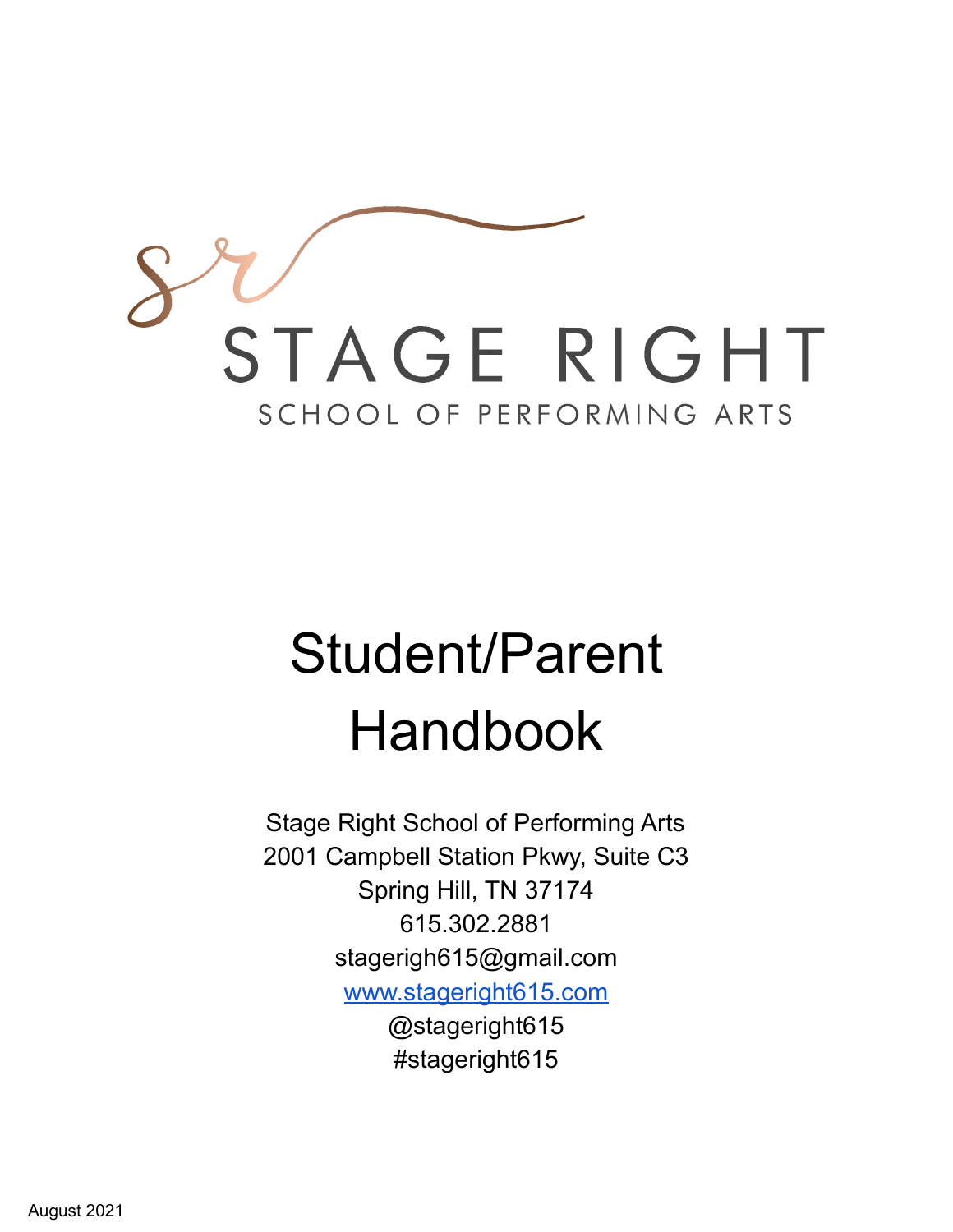# **OUR PHILOSOPHY**

Stage Right believes in creating a safe space where people from all backgrounds are given the opportunity to express themselves through the performing arts regardless of age, body type, or skill level. At our studio we meet our students where they are and encourage growth with an emphasis on technique, creativity, and community. Stage Right is family owned and committed to providing positive experiences through expert instruction by our caring faculty, a fun family oriented environment, and above all else friendship.

#### **PLACEMENT AND EVALUATION**

We offer adjudication during the summer for new and returning students to find their best placement. In addition, for some students it may be necessary to take the first few weeks of classes at a trial level in order for the instructor(s) to assess the proper class level. The faculty has the final word on evaluating levels and casting for rehearsals and performances. Please be respectful of their careful decisions.

#### **STUDENT & INSTRUCTOR INTERACTION**

Please be advised that the study of dance involves physical contact. Instructors will often need to make hands-on contact to adjust students' alignment and to demonstrate proper motion. Students should keep the faculty informed of any recent illness, injury, or other condition that may interfere with their classwork.

Conferences with the teachers can be arranged at any time at the students or parents request. You must schedule your conference through the front desk, not the teacher. Please do not conference with teachers during class time or between classes.

#### **STUDENT ASSISTANTS**

Advanced students may be asked to help with the lower level classes. Assistants will not be teaching the classes, but will be following the teacher's instructions, thereby helping with the dance education of the assistants as well as enabling the younger students to receive more attention. There is an application process, please see the front desk for more information.

Assistants are required to attend additional training classes along with keeping up with their own dance training. Dancers must be 12 years or older and 2+ years experience in the dance style they are assisting in.

#### **MAKE-UP POLICY**

There are no refunds given for missed classes. Students may make up missed classes on any other day or time their class level is offered. If there is no other class available at their dance level and style, missed classes can be made up in any other class offered during the current month. The make-up class does not have to be of the same dance style as the class in which the student is enrolled. The make-up class does not have to be taken in the same week. The student is not eligible for make-up classes if the studio is not informed prior to the absence. Makeup classes must be scheduled with the front desk.

#### **RECITAL INFORMATION**

A recital will be held at the end of the dance year (May or June). All students are expected to participate. However, if a student's account does not have a zero balance, they will not be allowed to participate.

There will be rehearsals the week of recital at our studio and one dress rehearsal in the theatre the day before the recital. Volunteers will be assigned to help in the studio, backstage and in the theatre at rehearsals. All students must attend rehearsal week and dress rehearsal in order to perform.

All parents will receive a recital handbook in the spring with all details about the recital, rehearsals, costumes, and accessories.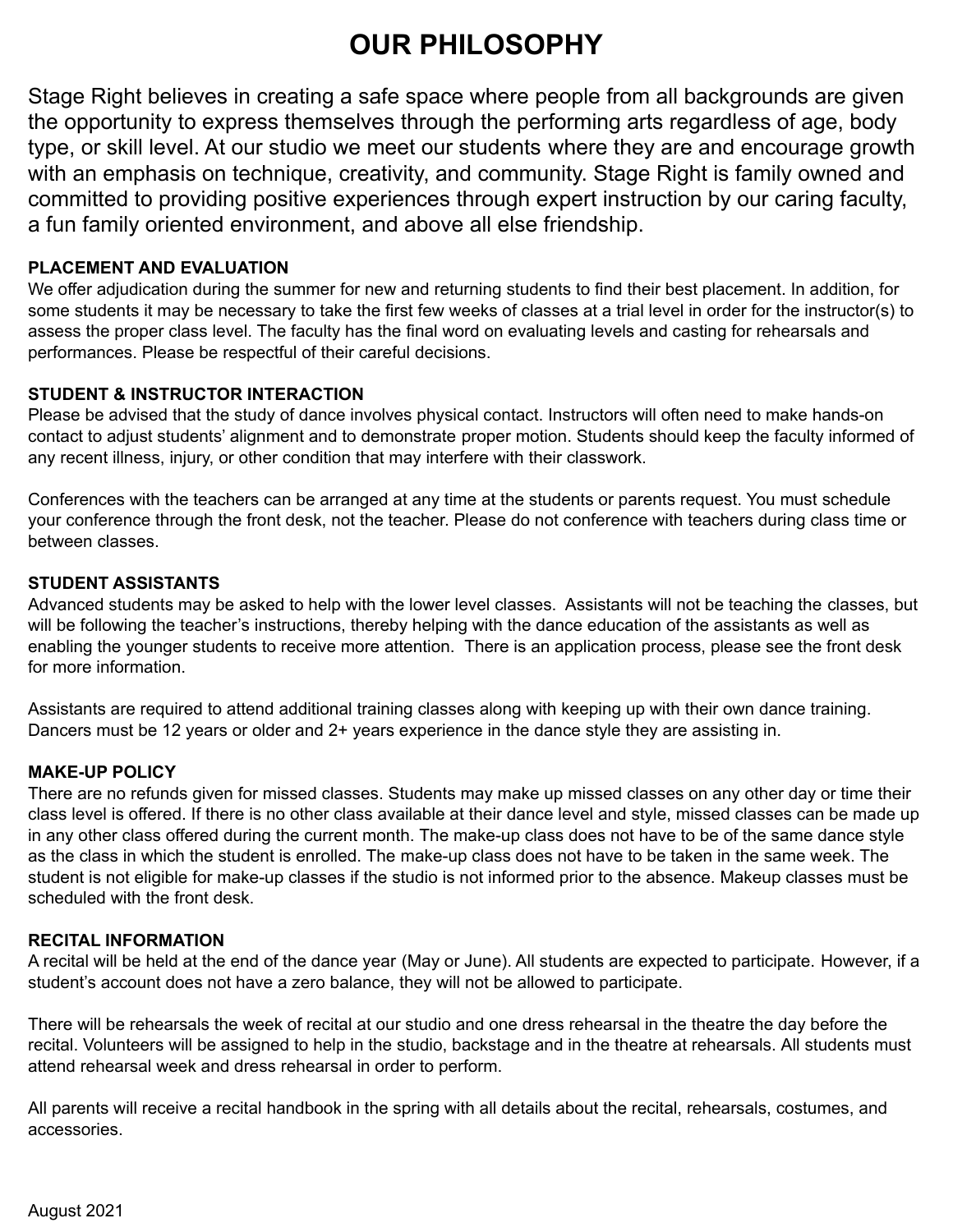#### **TRIAL CLASSES**

New students or current students are welcome to take trial classes at no charge.

#### **1 per style of dance per dance season**

#### **SNOW, INCLEMENT WEATHER, & CALENDAR**

Stage Right follows the Williamson County School calendar and inclement weather decisions, but does NOT automatically close when schools are closed. In case of severe weather, we will send an email and post on social media. Stage Right will not make up classes when they were cancelled due to inclement weather.

#### **Follow us: @stageright615 or #stageright615**

#### **PARENT OBSERVATION**

We ask parents not to come into the studios during class. It is disruptive and distracting to our dancers and faculty. We have a viewing area in the lobby where you can observe your dancer's class. We will follow the state/county social distancing guidelines and parents may be asked to stay in the parking lot during classes.

#### **SAFETY PROCEDURES**

Stage Right faculty and staff will follow the state and county guidelines regarding social distancing and the use of PPE. Please make sure you have a valid email address on file to receive our most up-to-date information.

#### **GENERAL POLICY**

Stage Right does not carry medical insurance for its students. It is recommended that all students be covered by their own family insurance policies. If injury occurs, it is understood that the student's own policy is the only source of reimbursement.

By registering and paying for the first month, the student is automatically registered for the remainder of the school year. Payments will continue September through June unless the office receives notification of withdrawal from classes 30 days in advance. Your credit/debit card or checking account will be charged for the last month, no matter if your child attends class or not.

#### **All checks returned to the school due to insufficient funds will be charged \$20.00 per check. The monthly tuition will be due on the 1st business day of each month. Please see Payment Options.**

#### **Payment Options are:**

- 1. Electronic check or credit/debit card payments online, automatic payments by withdrawal from checking/saving account or credit/debit card.
- 2. Manually pay monthly with credit/debit card, check, or cash.

\*\*A credit card or checking account information must be on file, when paying manually by check or cash.

A charge of \$20 late fee will apply on the 11th of the month for all unpaid balances. The late fee will be applied and strictly enforced.

When the tuition is not paid by the 10th of the month, charges can be made to the credit card or checking account on file unless there are other arrangements made with the director.

Accounts holding an overdue balance at the time of the recital will not be allowed to perform and participate in the recital.

#### **Stage Right of Performing Arts reserves the right to refuse service.**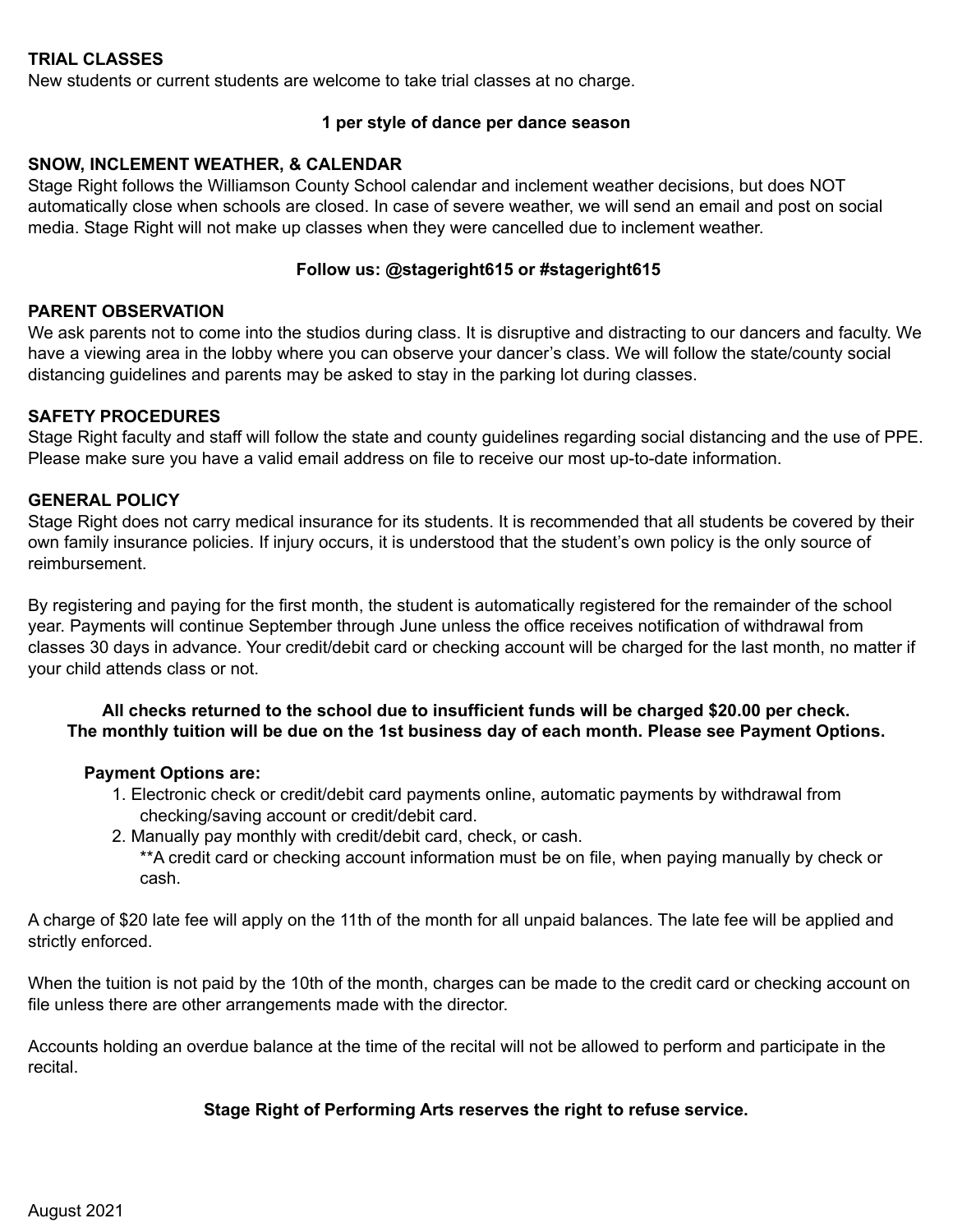#### **YOUR POSSESSIONS**

Please bring all personal items in a bag that closes securely. Loose items are liable to get lost or picked up accidentally by another child.

Please label all personal items with child name in permanent ink to cut down on lost items. If your child misplaces a belonging, please check the lost & found.

We discard unlabeled, unclaimed items at the end of **EACH MONTH**. We are **NOT RESPONSIBLE** for lost items, labeled or unclaimed.

#### **DO NOT BRING VALUABLE ITEMS TO THE STUDIO**

#### **REGISTRATION & FEES**

It is important that all students and/or parents – whether returning or new - fill out and sign your registration paperwork either online or in the school so we can ensure we have the most up-to-date contact details for you. This information includes your registration form; media release form (so we can show off photos and videos of our amazing dancers in and around the studios) and liability waiver

Registration Fees are due at the time of registration. New Students - \$30 per student and \$10 for each sibling

By registering and paying for the first month, the student is automatically registered for the remainder of the school year. Payments will continue September through June unless the office receives a written cancellation one full calendar month prior to withdrawal from classes. Your credit/debit card or checking account will be charged for the last month, no matter if your child attends class or not.

#### **RECITAL FEES**

A recital/costume fee deposit will be collected in October. Payment options are available, please see the front desk.

The recital fee is \$150 per dancer, for each additional sibling \$100, for each additional class \$80/costume.

#### **There will be NO refund of the recital fee given after December 17.**

#### **\*\*All checks returned to the school due to insufficient funds will be charged \$20.00 per check.**

#### **REFUND POLICY**

All deposits, tuition, and fees are non-refundable. Tuition remains the same each month regardless of the number of student absences or class meetings that month. No discount is given during months in which the studio is closed for holidays.

In the event a class is cancelled due to insufficient enrollment, we will make every attempt to find an appropriate alternative to a cancelled class. If we are unable to provide an appropriate alternative, we will issue a refund of any unused tuition. In the event of a serious injury or severe illness rendering the student incapable of completing the current month, we will consider refund requests only when accompanied by a medical doctor's certification stating the student's condition.

#### **There will be NO refund of the RECITAL FEE given after December 17.**

#### **PRIVATE LESSONS AND STUDIO RENTAL**

Our faculty can be hired for private lessons.

The fee is \$60 per hour or \$30 per 1/2 hour

Studio rental fee is \$20 per hour, plus \$10 per hour if staff is needed to open and close the studio, plus a \$25 cleaning fee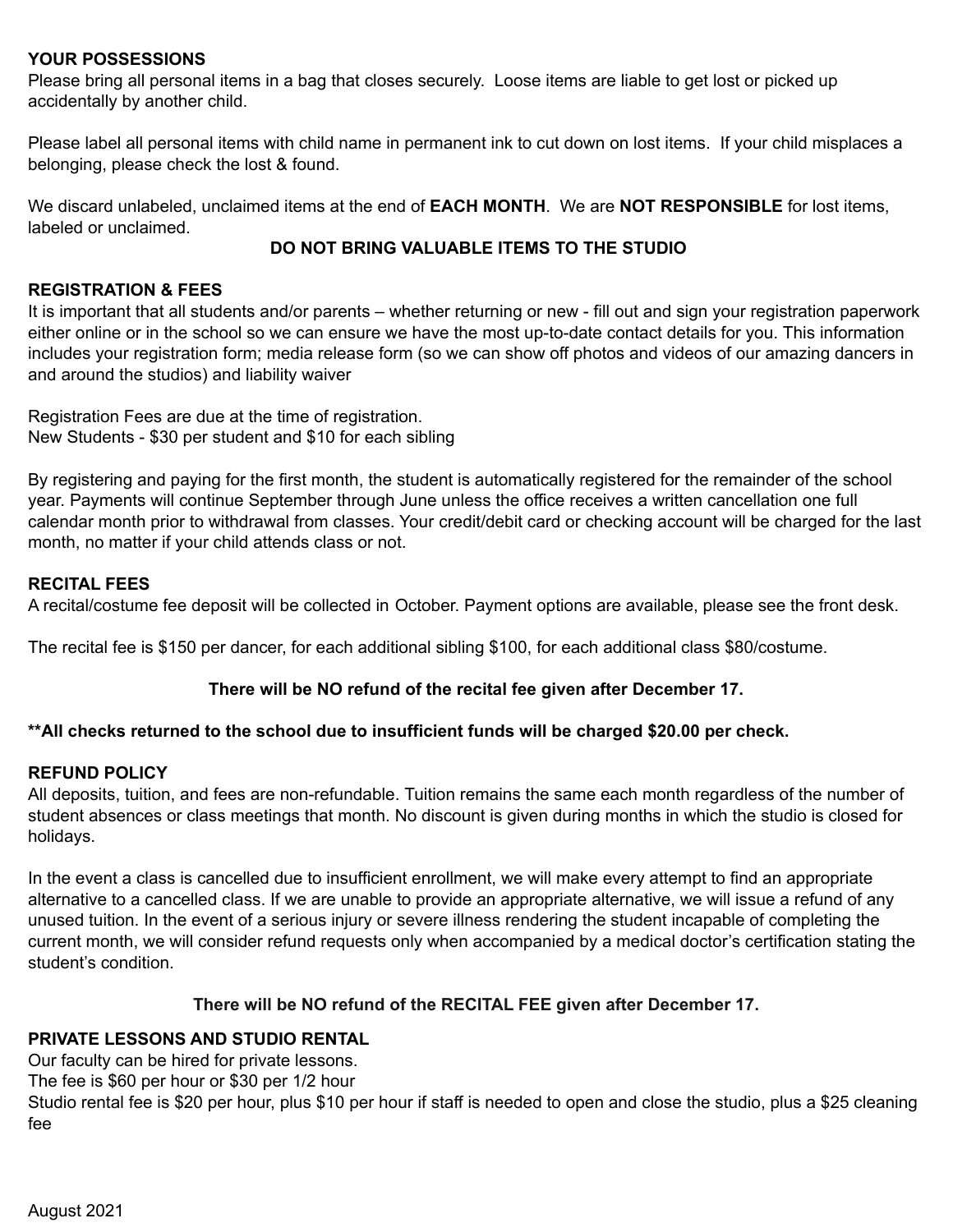#### **MONTHLY TUITION**

45 Minutes.............\$59.00 1 Hour....................\$64.00

Combined Hours per week for Single Student ½ Hours.............\$87.00 ¾ Hours..............\$95.00 – 2 ¼ Hours........\$102.40 ¼ - 3 Hours........\$144.20 ¼ - 4 Hours........\$179.00 ¼ - 5 Hours........\$208.00 ¼ - Unlimited.....\$230.00 Combined Hours per week for Families ½ Hours...........\$87.00 ¾ Hours............\$95.00 – 2 ¼ Hours......\$102.40

 ¼ - 3 Hours......\$144.20 ¼ - 4 Hours......\$179.00 ¼ - 5 Hours......\$208.00 ¼ - 6 Hours......\$230.00 ¼ - 7 Hours......\$247.00 ¼ - 8 Hours......\$256.00 ¼ - 9 Hours......\$287.00 ¼ - Unlimited...\$320.00

The monthly tuition will be due on the 1st, a charge of \$20 late fee will apply on the 11th of the month if the payment is NOT set up for a recurring payment on the 1st business day of each month.

#### **CONDUCT & BEHAVIOR**

Our student should exhibit exceptional conduct and behavior while on school premises. The highest respect should be given to the faculty, staff, and fellow students. The school reserves the right to suspend or dismiss any student whose conduct jeopardizes or compromises the integrity of the school, the program or the safety and welfare of others.

- $\star$  Students will wait quietly in the hallway or lobby for their class to begin.
- $\star$  Students are not allowed in the studios without a faculty member present.
- $\star$  Students should use the restroom prior to class time.
- ★ Running, playing or making excessive noise at any time in the hallway, lobby, or dressing room is strictly prohibited.
- $\star$  Students are required to keep the facility clean at all times by picking up after themselves.
- ★ Please arrive no earlier or later than 5-10 minutes before your class starts, unless other arrangements have been made
- $\star$  Please do not hang on the barres.
- $\star$  The following items are prohibited:
	- Chewing gum in the studios
	- Food or drink in the studios with the exception of a capped water bottle
	- Street shoes in the studios
	- Talking during class, we like to acknowledge raised hands.
	- NUT Products of any kind in the studio, lobby, or performance venues

Parents are responsible for their child's actions. Parents need to watch their children who are not in class, at all times during the duration of their stay on the school's premises.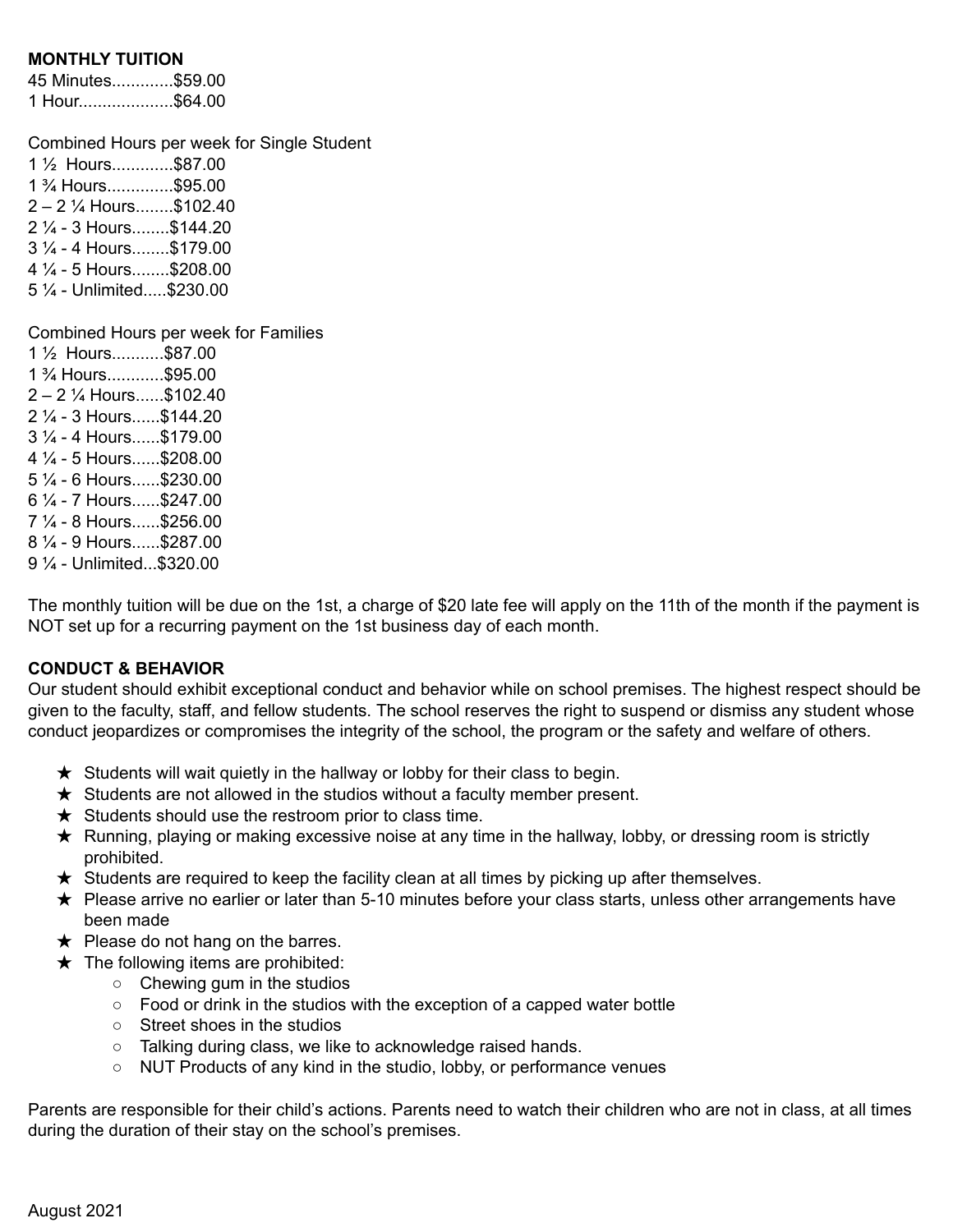#### **ABSENCES & TARDIES**

We expect regular and continuous attendance of all students. Attendance is imperative for consistent progress. Students should arrive and depart promptly. If students know in advance that they will be absent from class, please let the office know before the day of the class.

Attendance is important in order for learning technique and proper preparation for our end of year performance, therefore every effort should be made to avoid missing a class. Students should avoid missing consecutive dance classes. Teachers will not slow the pace of their class to accommodate a student who does not attend class regularly. One absent dancer not only hurts the progress of the individual, it also inhibits the progress of the entire class.

Students who are over 10 years old are responsible for learning new choreography that was taught during an absence. Private instruction may be available at an additional cost; please speak with your child's instructor to make these arrangements.

Students should arrive at least 10 minutes before class so they will be ready to begin. Entering class after it has begun is disruptive to the teacher and other students, so if your child is tardy, please advise her to enter class quickly and quietly.

Stage Right should be notified at least 24 hours in advance of any absence, tardy or early pickup.

If a dancer is to be picked up before the end of class, please inform the instructor prior to the start of class and let her know what time your child will need to leave. Please do not barge into the classroom to get your child early. The teacher will allow your child to QUIETLY leave the class at the designated time.

If your child is excessively absent for any reason, they may not be allowed to participate in our performance. Excessive is defined as missing more than 5 classes in our 10 month dance season. This will be addressed on a case by case basis.

If students are too ill to participate in class, they should remain at home and rest. If they are injured, they should come to class and observe. Many students find that they learn from observing class. This will also keep them apprised of the class's progress. **Please see MAKE-UP POLICY.**